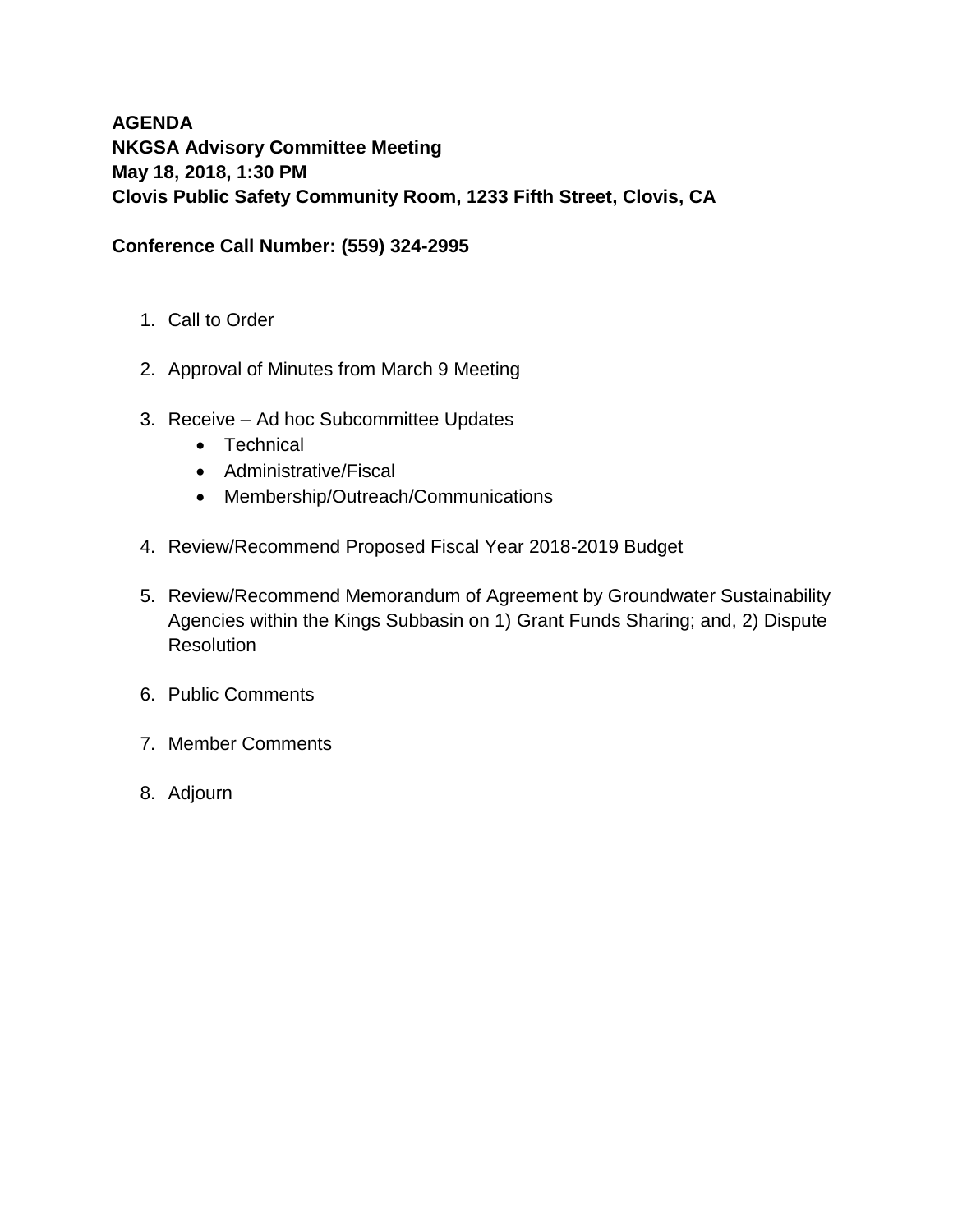### **MINUTES (Preliminary – Subject to Revision/Approval at next meeting)**

### **NKGSA Advisory Committee Meeting March 9, 2018 Clovis Public Safety Building**

### **In attendance:**

\*Chair Luke Serpa – Clovis \*Vice Chair Bill Stretch – FID \*Tommy Esqueda - Fresno \*Bernard Jimenez – Fresno County \*Nick Keller – Garfield WD \*Ken Moore – Kerman \*Alan Hoffman – FMFCD \*Shay Bakman – Bakman Water Company Gary Serrato – FID Adam Claes - FID Scott Redelfs – Clovis Paul Armendariz – Clovis Lisa Koehn – Clovis (Ret.)

Dejan Pavic - Fresno Sarge Green – Fresno State Phil Larsen – Holland Farming Ronnie Samuelian – Provost and Pritchard Craig Moyle – Stantec Amanda-Peisch-Derby – DWR Kevin Peterson - CUSD Brandy Swisher - FMFCD Sue Ruiz – Self Help Enterprises Mike Prandini – BIA Michael Moore – F-M Farm Credit Don A. Wright – Reporter

\* - Voting representative on Advisory Committee

### **Item 1 - Called to order at 1:33 PM**

### **Item 2 – Approval of Minutes from 1/12/2018 Meeting**

Motion by Vice Char Bill Stretch to approve, second by Tommy Esqueda. Approved 7-0 with FMFCD abstaining, and Biola was absent.

### **Item 3 – Approve Recommended Outreach Plan**

Copies of the Outreach Plan prepared by the Membership/Outreach/Communications Subcommittee were provided as part of the agenda package, and was presented to the Advisory Committee by Subcommittee members. Subcommittee members Brandy Swisher and Craig Moyle gave a PowerPoint presentation on the proposed Outreach Plan that included details regarding the preparation of the plan, the purpose of the outreach, and how the outreach would be accomplished. Significant discussion was on the Interested Party Database, website, key messages, and the different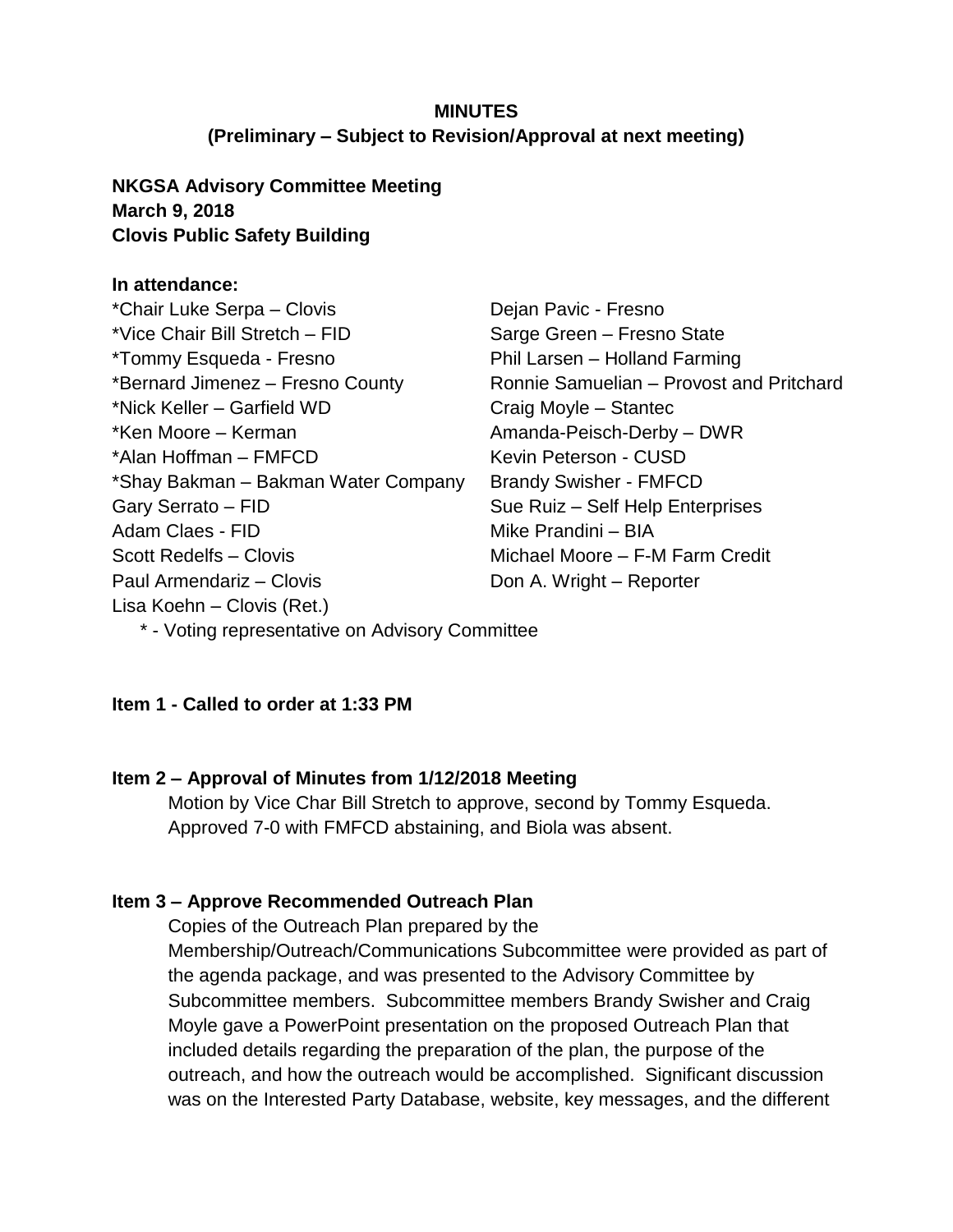needs for the different groups of stakeholders. It was discussed that service clubs need to receive presentations and outreach. Property owners within the City limits that have onsite wells used for landscape or agriculture need to be added to the interested parties list. Subcommittee member Sue Ruiz also participated in the presentation and discussion. Motion by Bernard Jimenez to approve the Outreach Plan for recommendation to the NKGSA Board, second by Nick Keller; approved unanimously.

### **Item 4 – Ad Hoc Subcommittee Updates Item 4a – Technical Subcommittee**

Subcommittee Chair Bill Stretch discussed FID outreach including newsletter and 3 upcoming grower meetings. Bill indicated that until the most recent storms in the Kings River drainage, 2018 was on track to be the driest year on record, but that the recent storms made a significant difference and that FID was now looking at running for 2 to 3 months.

Bill provided an update on the Kings Basin Coordination progress indicating that the first drafts of the storage change and boundary flow conditions were complete. A long-time estimate of overdraft in the Kings sub-basin had been 125,000 AF per year, but the new numbers indicate that it is over 200,000 AF. Bill also indicated that Subcommittee work is ongoing to develop the Sustainable Management Objectives for the GSP.

Consultant Ronnie Samuelian indicated that Basin Coordination group was continuing progress on dispute resolution process and looking at draft numbers for basin-wide overdraft. Due to the tight timeline it appears that it will be necessary to develop Water Budget, Sustainable Management Objectives, and Data Management System in parallel, and that we will need to have consistency on all of these issues across all GSAs in the basin. Scopes of work will be provided by the consultant for these parallel tasks.

Bill indicated that the Technical Subcommittee's goal was to have the draft GSP completed by January 2019. Gary Serrato indicated that two GSAs in the subbasin were trying to determine how they fund their GSP; North Fork Kings GSA was looking at a Prop 218 election, and the Kings River East GSA undertook a Prop 26 election. Nick Keller provided an update on the Kings River East GSA Prop 26 progress. Significant discussion occurred by the entire group of the different election processes and possible ways of eventually funding the GSA.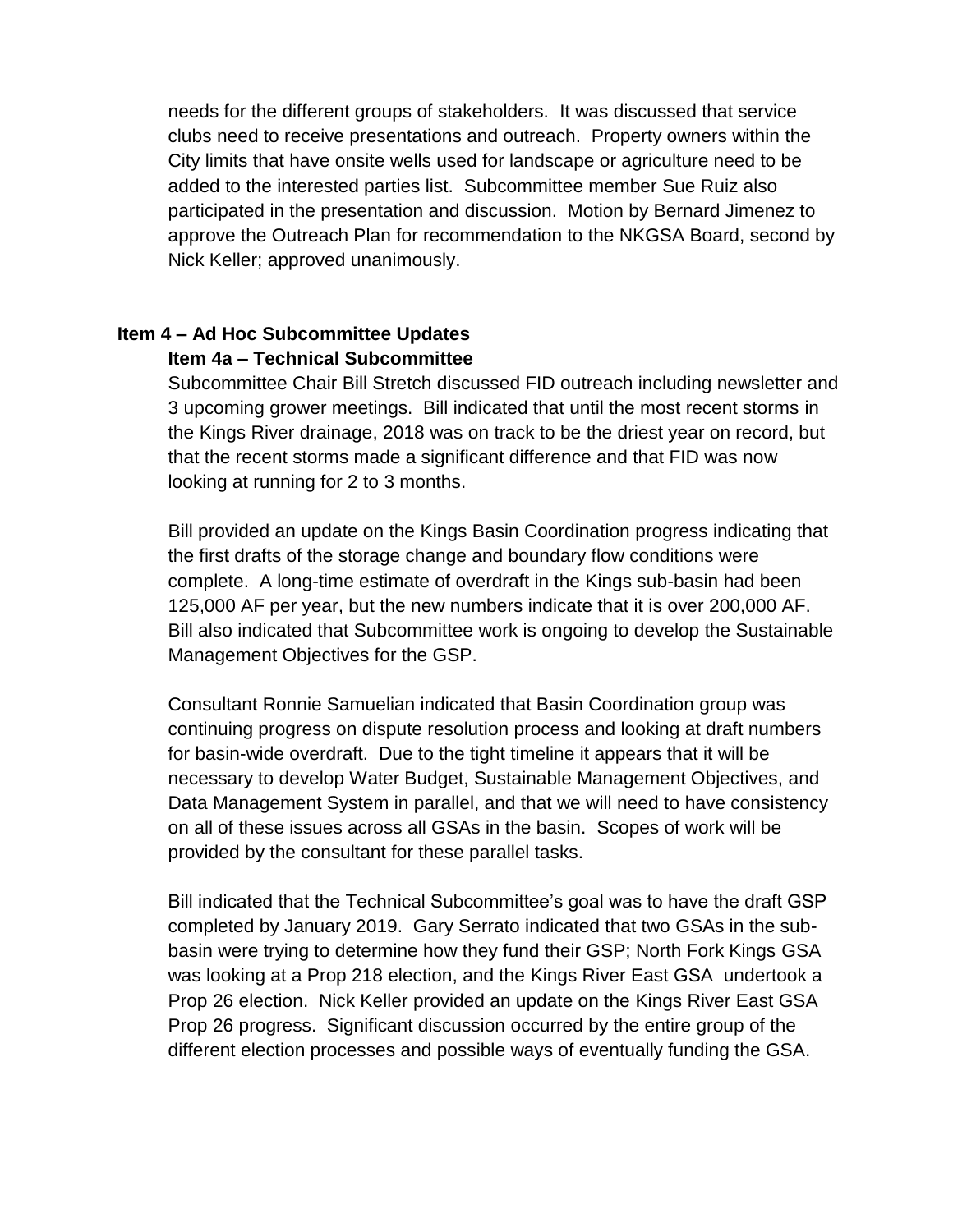### **Item 4b – Administrative/Fiscal Subcommittee**

Subcommittee Chair Lisa Koehn indicated that the Subcommittee has not met recently. Lisa reported that the DWR released draft funding recommendations for its Proposition 1 Sustainable Groundwater Planning Grant Program. The draft funding recommendations included \$1.5 million for GSP development in the Kings Subbasin under the name of North Fork Kings GSA, of which NKGSA would receive \$214,000. Biola CSD was recommended to receive a Severely Disadvantaged Community grant for a recharge project. Sue Ruiz reported that Self Help Enterprises received a grant funding recommendation for SGMA outreach and is working with several small communities in several GSAs.

Discussion occurred on the timeline to get the budget for next fiscal year approved by the NKGSA Board. Based on that timeline, it was determined that FID will send out the copies of the current multi-year budget estimate as a refresher for all parties and that any requested changes should be submitted to the Admin/Fiscal subcommittee for consideration by April 15.

### **Item 4c – Membership/Outreach/Communications Subcommittee**

The Membership/Outreach/Communications Subcommittee's agenda items were already covered in the Outreach Plan presentation.

#### **Item 5 – Public Comments**

Phil Larsen reported that he is frequently asked by growers if the State is going to limit their groundwater use. In response, Gary Serrato discussed the importance of local agencies achieving sustainability so that the State will not have to get involved. Gary also described his recent discussions with State Water Resources Control Board (SWRCB) staff regarding how the State will deal with "bad actors" if other GSAs are achieving sustainability, the need to recognize groundwater recharge as a beneficial use of surface water, and that tributary waters should remain in their native basin at least until that basin achieves sustainability. Tommy Esqueda pointed out that the purpose of SGMA was not to "control groundwater", it was to eliminate undesirable effects of groundwater use.

#### **Item 6 – Member Comments**

No further member comments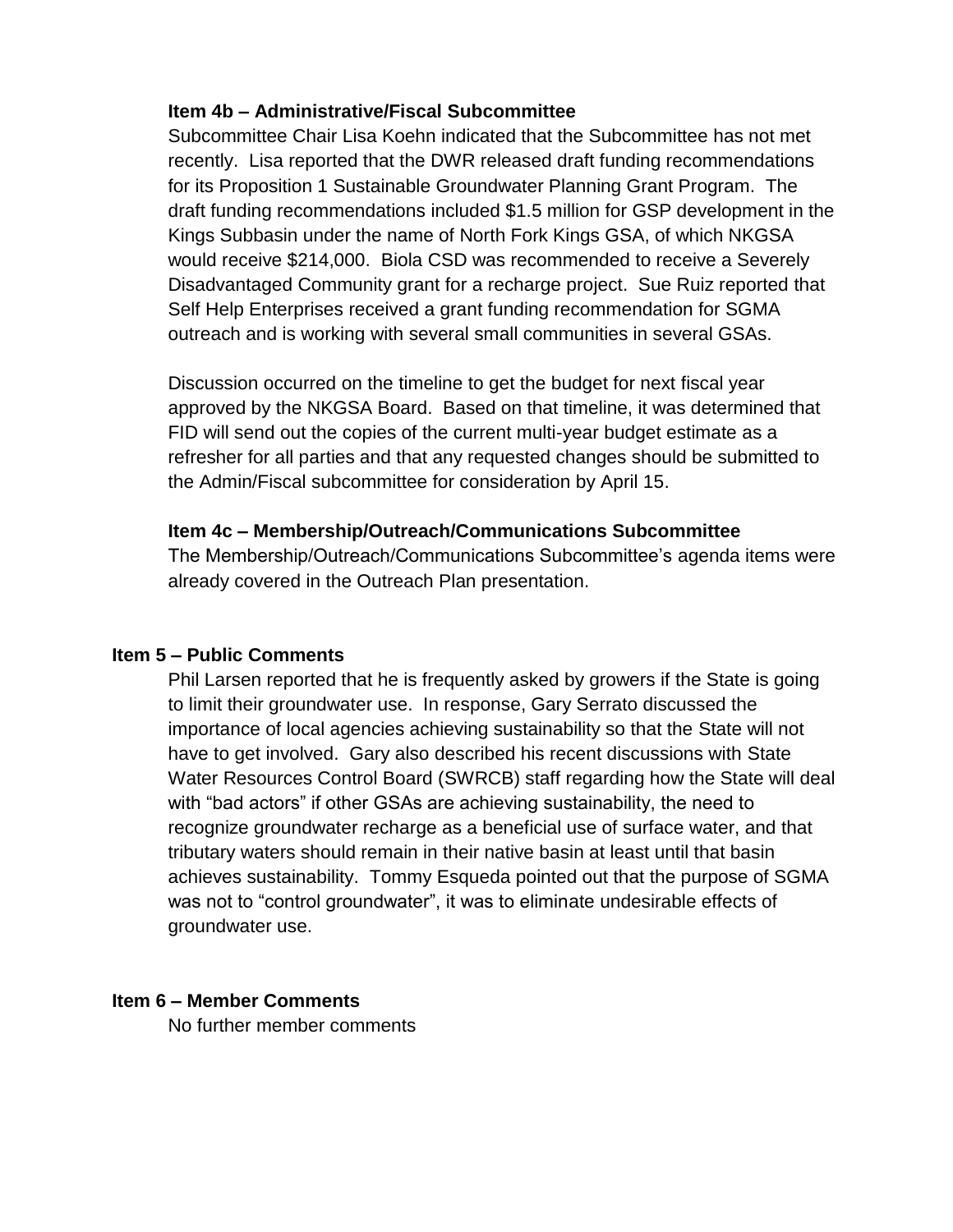# **Item 7 – Adjourn**

Motion by Vice Chair Bill Stretch, second by Bernard Jimenez; approved unanimously. Adjourned at 3:05 PM.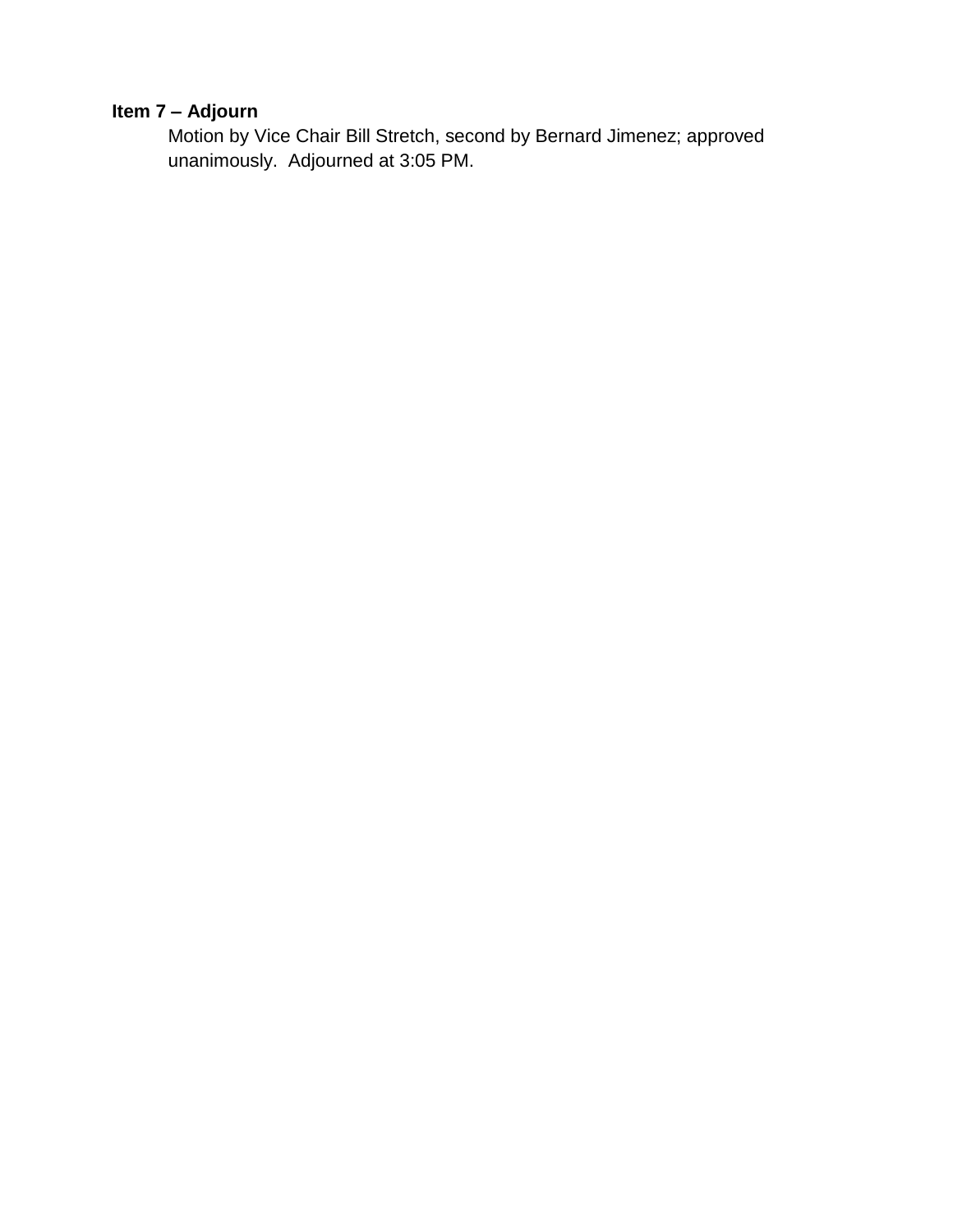### North Kings Groundwater Sustainability Agency Statement of Revenues, Expenses, and Changes in Net Position

|                                        |                      | 1/25/2018       |               | 5/24/2018       |               |
|----------------------------------------|----------------------|-----------------|---------------|-----------------|---------------|
|                                        |                      |                 |               |                 |               |
|                                        |                      | <b>Approved</b> |               | <b>Proposed</b> |               |
|                                        | <b>Jul 17-Mar 18</b> | 2017-2018       | $%$ of        | 2018-2019       | $%$ of        |
|                                        | Actual               | <b>Budget</b>   | <b>Budget</b> | <b>Budget</b>   | <b>Budget</b> |
| <b>Operating Income/Expense</b>        |                      |                 |               |                 |               |
| <b>Income</b>                          |                      |                 |               |                 |               |
| <b>Grants Income</b>                   | 0.00                 | 0.00            | 0%            | 214,000.00      | 0%            |
| <b>Member/Contracting Entity</b>       |                      |                 |               |                 |               |
| <b>Bakman Water Company</b>            | 21,000.00            | 21,000.00       | 100%          | 17,000.00       | 124%          |
| <b>Biola Community Services Distr</b>  | 9,000.00             | 9,000.00        | 100%          | 8,000.00        | 113%          |
| <b>City of Clovis</b>                  | 59,000.00            | 59,000.00       | 100%          | 47,000.00       | 126%          |
| <b>City of Fresno</b>                  | 125,000.00           | 125,000.00      | 100%          | 100,000.00      | 125%          |
| <b>City of Kerman</b>                  | 20,000.00            | 20,000.00       | 100%          | 16,000.00       | 125%          |
| <b>County of Fresno</b>                | 93,000.00            | 93,000.00       | 100%          | 74,000.00       | 126%          |
| <b>CSU Fresno</b>                      | 0.00                 | 0.00            | 0%            | 16,000.00       | 0%            |
| <b>Fresno Irrigation District</b>      | 187,000.00           | 187,000.00      | 100%          | 149,000.00      | 126%          |
| <b>Garfield Water District</b>         | 25,000.00            | 25,000.00       | 100%          | 20,000.00       | 125%          |
| <b>International Water District</b>    | 24,000.00            | 24,000.00       | 100%          | 19,000.00       | 126%          |
| <b>Total Member/Contracting Entity</b> | 563,000.00           | 563,000.00      | 100%          | 466,000.00      | 121%          |
| <b>Total Income</b>                    | 563,000.00           | 563,000.00      | 100%          | 680,000.00      | 83%           |
|                                        |                      |                 |               |                 |               |
| <b>Expense</b>                         |                      |                 |               |                 |               |
| <b>Audit Expense</b>                   | 4,285.00             | 6,000.00        | 71%           | 4,285.00        | 100%          |
| <b>Bank Charges</b>                    | 0.00                 | 0.00            | 0%            | 0.00            | 0%            |
| <b>Dues and Subscriptions</b>          | 187.50               | 0.00            | 100%          | 515.00          | 36%           |
| <b>Grant Administration Costs</b>      | 0.00                 | 0.00            | 0%            | 10,000.00       | 0%            |
| <b>Insurance</b>                       | 1,231.00             | 3,000.00        | 41%           | 3,000.00        | 41%           |
| <b>Kings Basin Coordination</b>        | 28,315.00            | 65,000.00       | 44%           | 105,000.00      | 27%           |
| Legal                                  | 15,661.88            | 30,000.00       | 52%           | 70,000.00       | 22%           |
| <b>Office Supplies</b>                 | 0.00                 | 2,000.00        | 0%            | 2,000.00        | $0\%$         |
| <b>Printing/Materials Costs (FID)</b>  | 0.00                 | 2,000.00        | 0%            | 4,000.00        | 0%            |
| <b>Professional Services</b>           |                      |                 |               |                 |               |
| <b>Engineering Consultant</b>          | 171,193.22           | 500,000.00      | 34%           | 540,000.00      | 32%           |
| <b>Public Information</b>              | 1,256.00             | 1,000.00        | 126%          | 25,000.00       | 5%            |
| <b>Security Services</b>               | 36.74                | 500.00          | 7%            | 500.00          | 7%            |
| <b>Professional Services - Other</b>   | 0.00                 | 0.00            | $0\%$         | 0.00            | 0%            |
| <b>Total Professional Services</b>     | 172,485.96           | 501,500.00      | 34%           | 565,500.00      | 31%           |
| <b>Staff Expense</b>                   |                      |                 |               |                 |               |
| <b>Executive Officer</b>               | 0.00                 | 0.00            | $0\%$         | 0.00            | $0\%$         |
| <b>Supporting Staff (FID)</b>          | 6,157.49             | 10,000.00       | 62%           | 90,000.00       | $7\%$         |
| <b>Total Staff Expense</b>             | 6,157.49             | 10,000.00       | 62%           | 90,000.00       | 7%            |
| <b>Total Expense</b>                   | 228,323.83           | 619,500.00      | 37%           | 854,300.00      | 27%           |
| <b>Net Operating Income</b>            | 334,676.17           | $-56,500.00$    | $-592%$       | $-174,300.00$   | $-192%$       |
| <b>Non-Operating Income</b>            |                      |                 |               |                 |               |
| <b>Interest Income</b>                 | 194.07               | 0.00            | 100%          | 0.00            | 100%          |
| <b>Total Non-Operating Income</b>      | 194.07               | 0.00            | 100%          | 0.00            | 100%          |
| <b>Change in Net Position</b>          | 334,870.24           | $-56,500.00$    | $-593%$       | $-174,300.00$   | $-192%$       |

C:\Users\aclaes\AppData\Local\Microsoft\Windows\Temporary Internet Files\Content.Outlook\80K1O2J5\2018-2019 NKGSA Budget 2018-05-24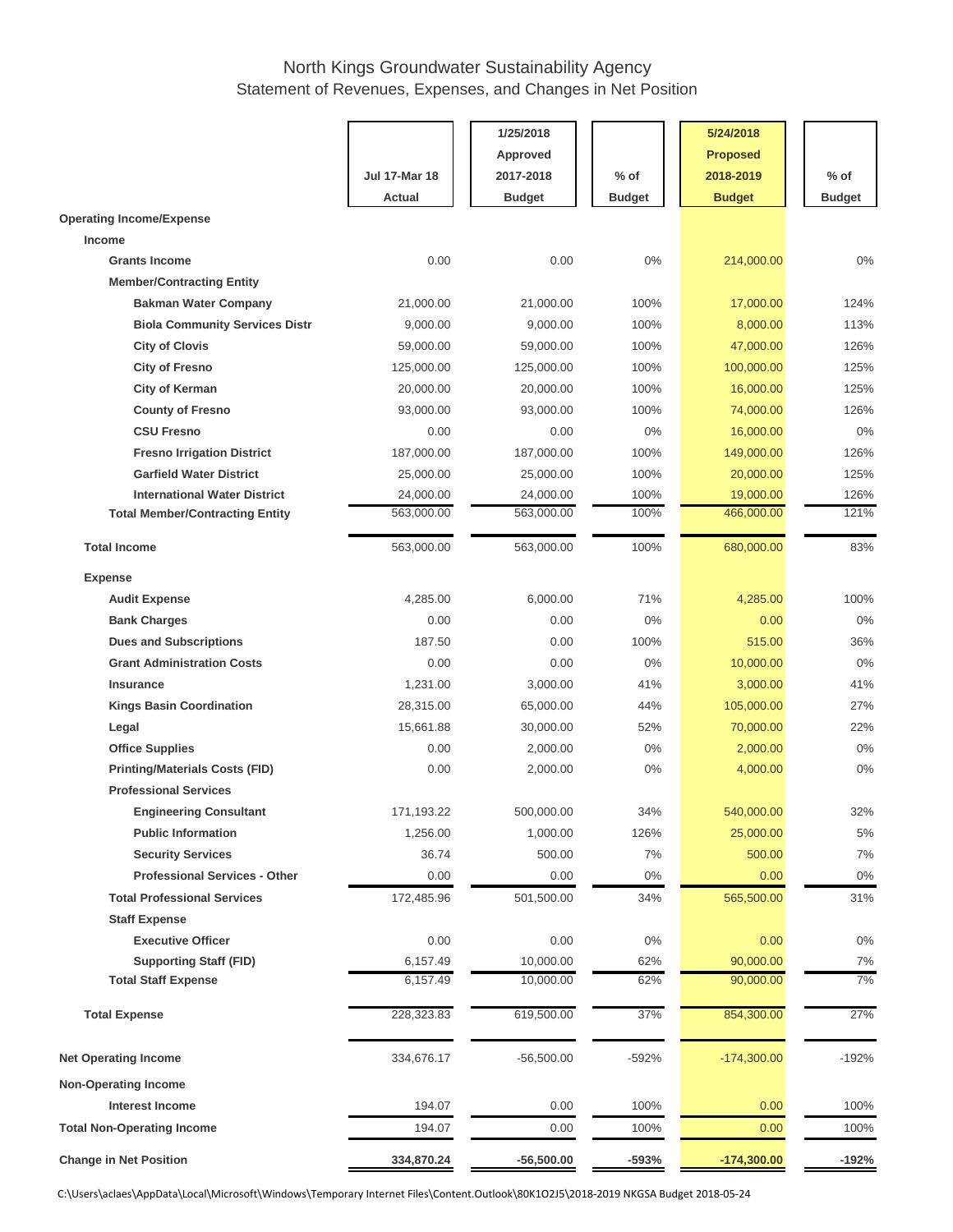# North Kings GSA

Participation Percentages

|                                         |               | (1)            |    | (2)            | (3)            |     | $(1-2-3)$                |   | (4)            | $(1-2-3+4)$                |
|-----------------------------------------|---------------|----------------|----|----------------|----------------|-----|--------------------------|---|----------------|----------------------------|
|                                         |               | 2018-2019      |    | 2016-2017      | 2017-2018      |     | 2018-2019                |   | 2018-2019      | 2018-2019                  |
|                                         |               | Net Budget     |    | Actual         | Estimated      |     | <b>Net Participation</b> |   | 10% Reserves   | <b>Total Participation</b> |
| Agency                                  | $\frac{9}{6}$ | Exp-Grants-Int |    | <b>Surplus</b> | <b>Surplus</b> |     | Amount                   |   | Amount         | Amount                     |
| Bakman Water Company                    | $3.51\%$ \$   | 22,474.53      | S. | $4,562.66$ \$  | 4,733.95       | \$. | 13,177.92                | S | $2,983.50$ \$  | 17,000.00                  |
| <b>Biola Community Service District</b> | 1.55%         | 9,924.65       |    | 2,014.85       | 2,090.49       |     | 5,819.31                 |   | 1,317.50       | 8,000.00                   |
| City of Clovis                          | 10.09%        | 64,606.27      |    | 13,116.03      | 13,608.41      |     | 37,881.83                |   | 8,576.50       | 47,000.00                  |
| City of Fresno                          | 21.54%        | 137,920.62     |    | 27,999.93      | 29,051.05      |     | 80,869.64                |   | 18,309.00      | 100,000.00                 |
| City of Kerman                          | 3.46%         | 22,154.38      |    | 4,497.67       | 4,666.51       |     | 12,990.20                |   | 2,941.00       | 16,000.00                  |
| County of Fresno                        | 15.95%        | 102,127.85     |    | 20,733.47      | 21,511.80      |     | 59,882.58                |   | 13,557.50      | 74,000.00                  |
| <b>CSU Fresno</b>                       | 3.47%         | 22,218.41      |    | 4,510.67       | 4,680.00       |     | 13,027.75                |   | 2,949.50       | 16,000.00                  |
| <b>Fresno Irrigation District</b>       | 32.24%        | 206,432.72     |    | 41,908.91      | 43,482.17      |     | 121,041.65               |   | 27,404.00      | 149,000.00                 |
| Garfield Water District                 | 4.18%         | 26,764.54      |    | 5,433.60       | 5,637.58       |     | 15,693.36                |   | 3,553.00       | 20,000.00                  |
| International Water District            | 4.01%         | 25,676.03      |    | 5,212.62       | 5,408.30       |     | 15,055.12                |   | 3,408.50       | 19,000.00                  |
|                                         |               |                |    |                |                |     |                          |   |                |                            |
| <b>Total Participation</b>              | 100.00% \$    | 640,300.00     |    | 129,990.41     | 134,870.24     |     | 375,439.35               |   | $85,000.00$ \$ | 466,000.00                 |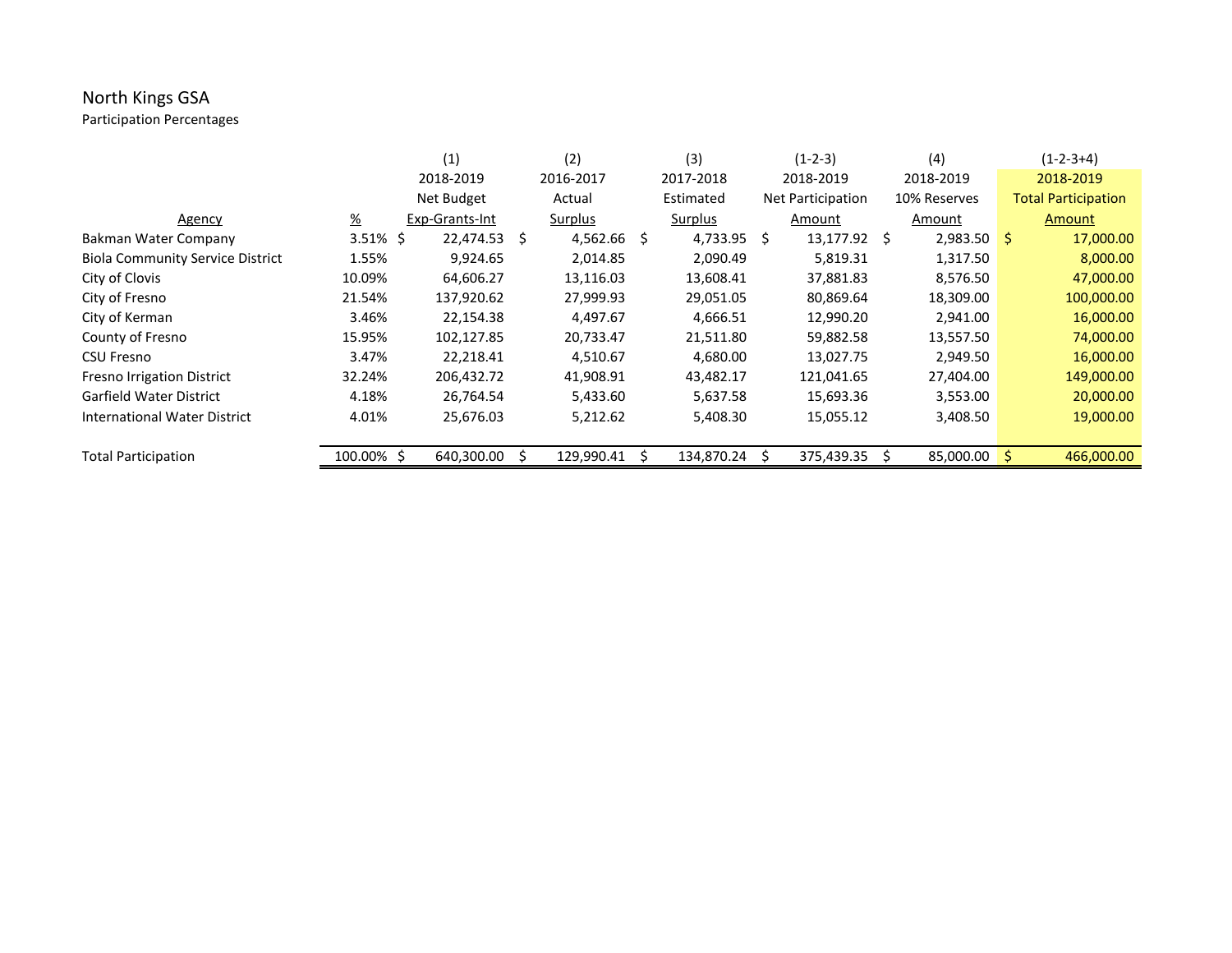# **Notes to North Kings GSA Budget**

Fiscal Year 2018-2019

#### *Income*:

**Grants Income –** Grants Income line was added this fiscal year to budget for the approved grant funding.

#### *Expense*:

**Audit Expense -** This amount is the contracted amount for 2018-2019.

**Bank Charges –** The bank has agreed not to charge bank fees.

**Dues and Subscriptions –** ACWA membership required to participate in the ACWA JPIA insurance program.

**Grant Administration Costs –** The estimated costs for the Grants Income.

**Insurance –** The cost of insurance for the last fiscal year with an increase for this fiscal year.

**Kings Basin Coordination –** The estimated cost as proposed by the consultant.

**Legal –** The anticipated legal services needed for general counsel services, intra-basin and inter-basin agreements, and water allocation discussions.

**Office Supplies and Printing/Materials Costs (FID) –** The cost of administrative notices, flyers and other supplies.

**Engineering Consultant –** The estimated cost proposed by the consultant plus additional funds for water movement evaluation.

**Public Information –** The cost of electronic communication services, publications and other outreach efforts. **Security Services –** Security during the board meetings.

**Executive Officer –** Line item for future costs of an executive officer. Amount to be changed during the next budget revision in anticipation of the change in role of the Executive Officer in December 2018.

**Supporting Staff (FID) –** Increase in cost due to additional time needed for the Administrator.

#### *Non-Operating Income*:

**Interest Income –** Interest earned on the Money Market account.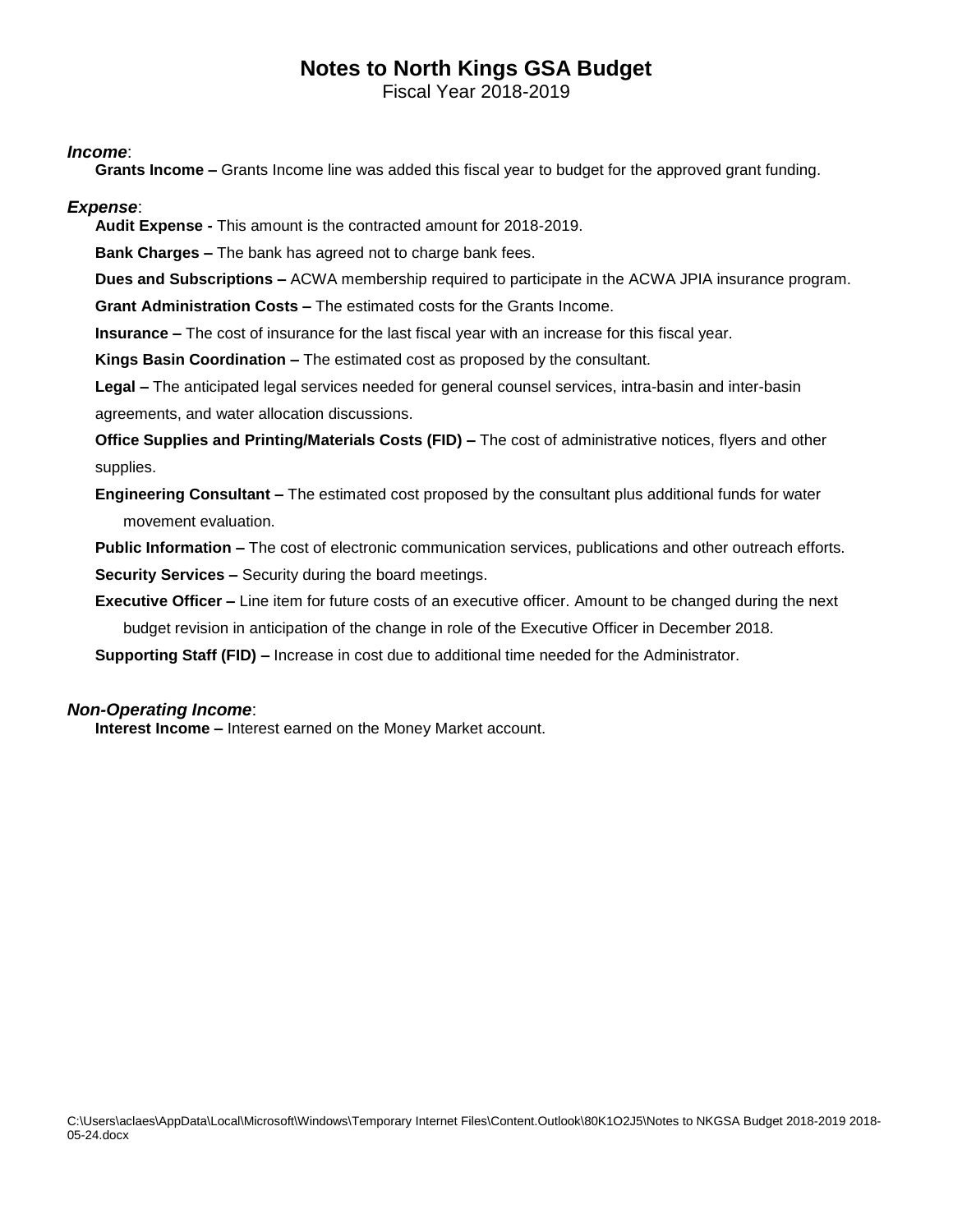### **MEMORANDUM OF AGREEMENT BY GROUNDWATER SUSTAINABILITY AGENCIES WITHIN THE KINGS SUBBASIN ON 1) GRANT FUNDS SHARING; AND, 2) DISPUTE RESOLUTION**

**THIS MEMORANDUM OF AGREEMENT** ("MOA") is entered into this day of \_\_\_\_\_\_\_\_\_\_\_\_\_\_\_\_\_, 2018, by and between the Central Kings Groundwater Sustainability Agency ("CKGSA"), James Groundwater Sustainability Agency ("JGSA"), Kings River East Groundwater Sustainability Agency ("KREGSA"), McMullin Area Groundwater Sustainability Agency ("MAGSA"), North Fork Kings Groundwater Sustainability Agency ("NFKGSA"), North Kings Groundwater Sustainability Agency ("NKGSA"), and South Kings Groundwater Sustainability Agency ("SKGSA") (individually also referred to as "Party" or "GSA" and collectively referred to as "Parties").

#### **RECITALS**

**WHEREAS**, the Parties are all located within the Kings Subbasin ("Subbasin"), Tulare Lake Hydrologic Region, San Joaquin Valley Groundwater Basin, a groundwater subbasin recognized by the California Department of Water Resources ("DWR") Bulletin 118 (2006) as Groundwater Subbasin Number 5-22.08;

**WHEREAS**, the Sustainable Groundwater Management Act ("SGMA") requires Groundwater Sustainability Agencies ("GSA") to develop and implement Groundwater Sustainability Plans ("GSP") to achieve certain sustainability goals;

**WHEREAS**, SGMA allows local agencies or a combination of local agencies overlying a groundwater basin to serve as a GSA to develop and implement one or more GSPs;

**WHEREAS**, pursuant to Water Code §10727, a GSP may be any of the following: (1) a single GSP covering the entire basin developed and implemented by one GSA; (2) a single GSP covering the entire basin developed and implemented by multiple GSAs; or (3) multiple GSPs implemented by multiple GSAs that are subject to a single Coordination Agreement that covers the entire basin;

**WHEREAS**, the Parties acknowledge that multiple GSAs were formed within the Subbasin and the Parties presently intend to develop and implement multiple GSPs, and nothing in this MOA shall interfere with the ability of the GSAs and their boards to make decisions and determinations regarding the content and implementation of their receptive GSPs;

**WHEREAS**, a GSP coordination working group comprised of representatives of each GSA has met to coordinate the required common elements of multiple GSPs within the Subbasin;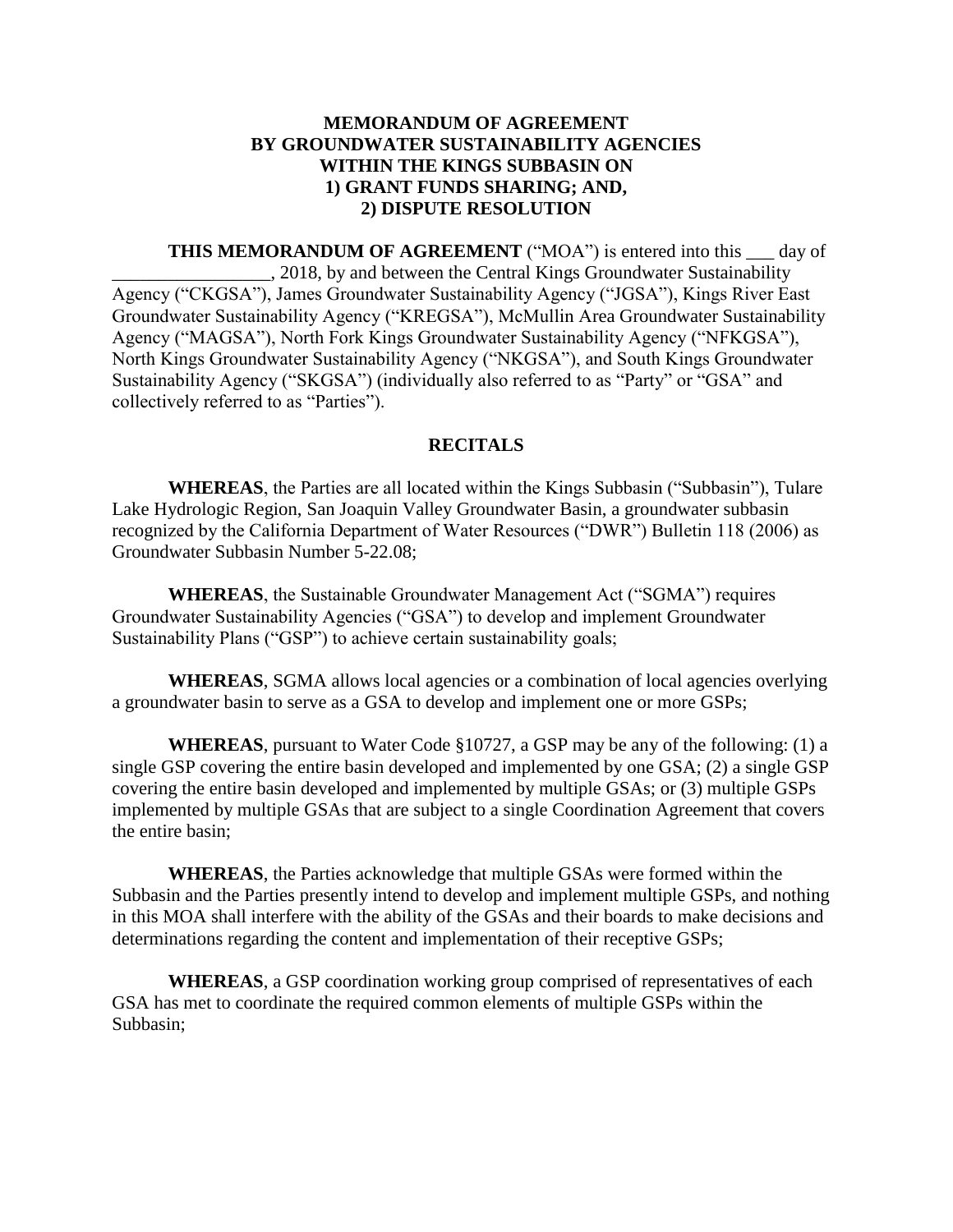**WHEREAS**, the purpose of this MOA is to also memorialize the sharing and allocation of Prop 1 Grant funding that will aid in the development and implementation of the GSPs by the GSAs; and,

**WHEREAS**, the purpose of this MOA is to also provide a method to resolve disputes that may develop as the Parties are developing their respective GSP's.

**NOW, THEREFORE**, the Parties hereby agree as follows:

### **SECTION 1: FUNDING**

1.1 For the purposes of the Prop 1 Grant Funding, the NFKGSA will be the lead applicant to the State of California Department of Water resources, and if the Subbasin is awarded said grant, the NFKGSA will be the contracting entity and enter into a grant agreement with the State. NFKGSA will enter into sub-agreements with the other GSAs for disbursement of their respective allotments of the funding.

1.2 The Parties have agreed to share the Prop 1 Grant Funding equally based on the number of GSPs being prepared within the Subbasin. As of the time of this agreement, each GSA anticipates preparing their own GSP so there will be seven GSPs and any Prop 1 Grant Funding awarded to the Subbasin will be split equally seven ways. If the number of GSPs is reduced because two or more GSAs chose to cooperatively prepare one GSP, the total amount of unspent Prop 1 Grant Funding will be reproportioned based on the total number of GSPs being prepared within the Subbasin.

### **SECTION 2: DISPUTE RESOLUTION**

2.1 In the event of any dispute or material disagreement arising from or relating to the utilization of the same data and methodologies required by Water Code section  $10727.6(a)-(g)$ for GSP development, the Parties hereto shall use their best efforts to settle the dispute or disagreement. To this effect, Parties shall consult and negotiate with each other in good faith and, recognizing their mutual interests, attempt to reach a just and equitable solution. If one Party does not agree with another Party they may notify the GSP coordination working group in writing of their dispute or disagreement. The Parties shall then have a period of thirty (30) days to resolve the dispute or disagreement. If the issue cannot be resolved, the dispute/disagreement shall then be submitted to a Mediator who shall have thirty (30) days to resolve the matter. The Mediator shall attempt to resolve the issues between the parties. If the Mediator is unable to resolve the issues, then the Mediator will provide a written recommendation to the Parties involved in the dispute and the GSP coordination working group, which shall not be binding upon any of the parties.

2.2 The Parties have agreed to have Paula J. Landis serve as the Primary Mediator for the Subbasin. If for some reason the Primary Mediator is unavailable to engage when needed, the Parties have agreed that Bill Luce will serve as the Secondary Mediator. If neither the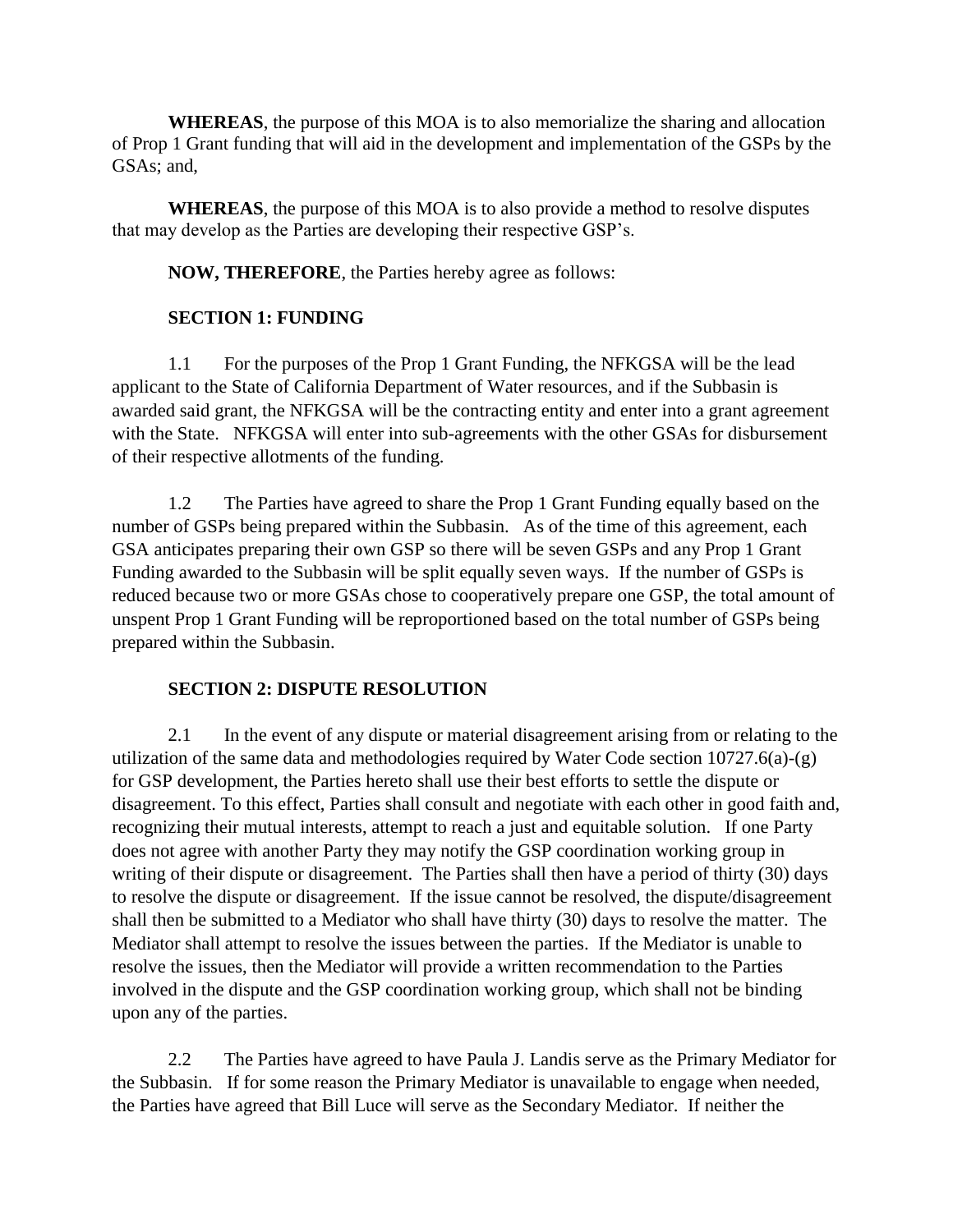Primary or Secondary Mediator are available, the Parties involved in the dispute shall attempt to mutually select a Mediator. If agreement cannot be reached, the Parties involved in the dispute shall request a list of five (5) available mediators from the remaining GSAs in the Subbasin. Thereafter, the Parties shall alternate striking names from the list until one mediator remains, who shall then serve as the mediator. The Party to strike first from the list shall be determined by lot.

2.3 The cost of mediation shall be apportioned equally amongst the Parties involved in the dispute or disagreement, provided that such costs shall be limited to agreed upon billing rates and reasonable expenses of the mediator, absent further agreement of the parties involved in the dispute or disagreement.

2.4 After attempting to settle or resolve the dispute or disagreement through mediation, nothing within this section shall prevent the Parties from pursuing legal action.

### **SECTION 3: INDEMNIFICATION**

No Party, nor any officer or employee of a Party, shall be responsible for any damage or liability occurring by reason of anything done or omitted to be done by another Party under or in connection with this MOA. The Parties further agree, pursuant to Government Code section 895.4, that each Party shall fully indemnify and hold harmless each other Party and its agents, officers, employees and contractors from and against all claims, damages, losses, judgments, liabilities, expenses and other costs, including litigation costs and attorney fees, arising out of, resulting from, or in connection with any work delegated to or action taken or omitted to be taken by such Party under this MOA.

### **SECTION 4: MISCELLANEOUS**

4.1. Counterparts. This MOA may be executed in counterparts.

4.2. Choice of Law. This MOA is made in the State of California, under the Constitution and laws of said State and is to be so construed.

4.3. Severability. If any provision of this MOA is determined to be invalid or unenforceable, the remaining provisions shall remain in force and unaffected to the fullest extent permitted by law and regulation.

4.4. Entire Agreement. This MOA constitutes the sole, entire, integrated and exclusive agreement between the Parties regarding the contents herein. Any other contracts, agreements, terms, understandings, promises, representations, not expressly set forth or referenced in this writing are null and void and of no force and effect.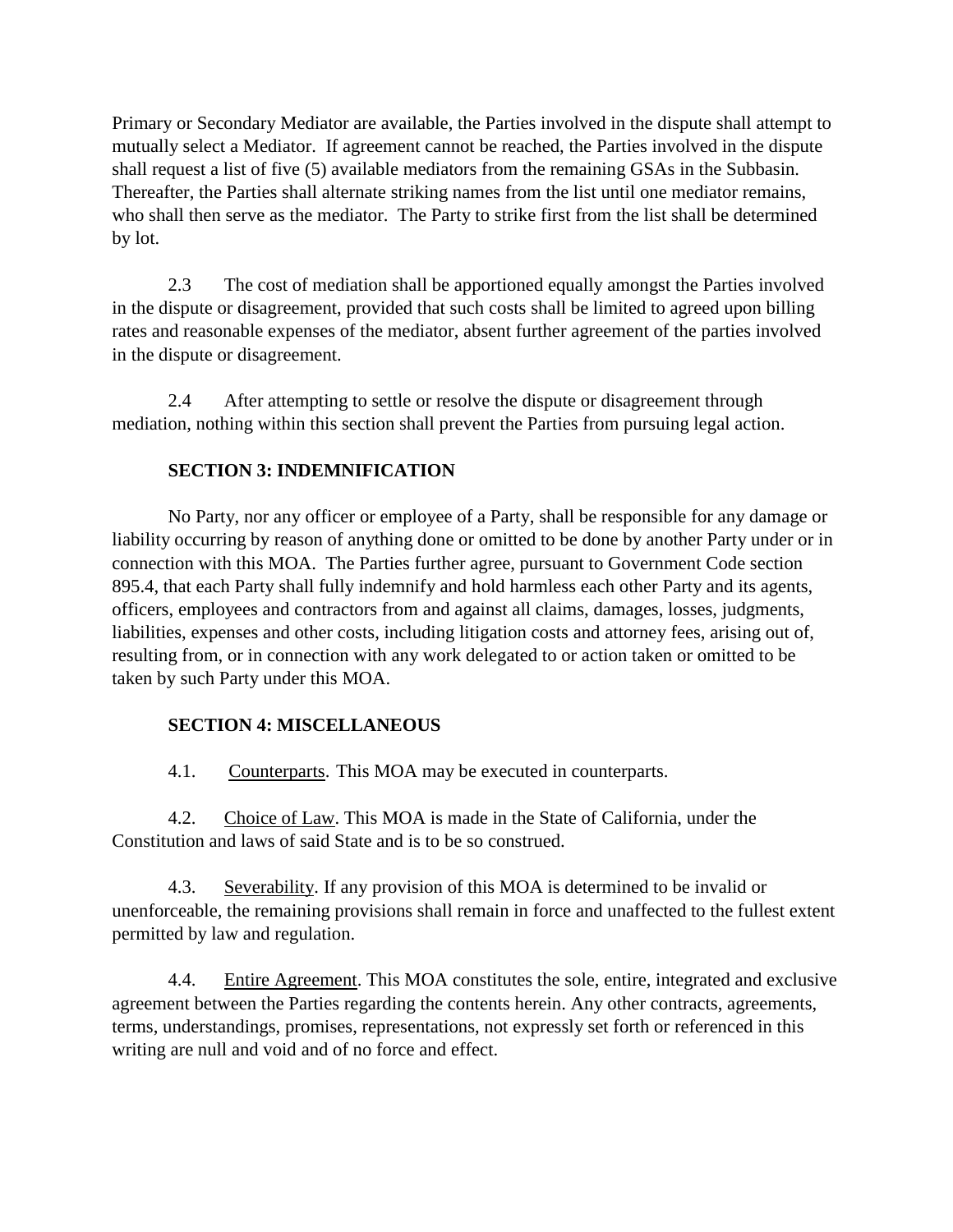4.5. Construction and Interpretation. The Parties agree and acknowledge that this MOA has been developed through negotiation, and that each Party has had a full and fair opportunity to revise the terms of this MOA. Consequently, the normal rule of construction that any ambiguities are to be resolved against the drafting Party shall not apply in construing or interpreting this MOA.

4.6. Withdrawal. Any Party may unilaterally withdraw from this MOA without causing or requiring termination of this MOA. Withdrawal shall become effective upon thirty (30) days written notice to the remaining Parties. A Party that has withdrawn from this MOA shall remain obligated to pay its share of expenses and obligations incurred, accrued or encumbered up to the date the Party provided notice of withdrawal.

4.7. Termination. This MOA may be terminated upon unanimous written consent of all Parties, or shall terminate upon execution of a Coordination Agreement among the Parties in accordance with Water Code Section 10727.6, provided that the provisions concerning sharing of grant funding as provided at Paragraph 1.2 shall survive any such termination.

**IN WITNESS WHEREOF**, the Parties have executed this MOA on the dates shown below.

### **CENTRAL KINGS GROUNDWATER SUSTAINABILITY AGENCY**

 $\mathbf{By:}$ 

Its:

Date:

### **JAMES GROUNDWATER SUSTAINABILITY AGENCY**

 $\mathbf{B} \mathbf{v}$ :

Its: \_\_\_\_\_\_\_\_\_\_\_\_\_\_\_\_\_\_\_\_\_\_\_\_\_\_\_\_

Date:

### **KINGS RIVER EAST GROUNDWATER SUSTAINABILITY AGENCY**

By:\_\_\_\_\_\_\_\_\_\_\_\_\_\_\_\_\_\_\_\_\_\_\_\_\_\_\_\_

Its:

| Date: |  |  |
|-------|--|--|
|       |  |  |
|       |  |  |